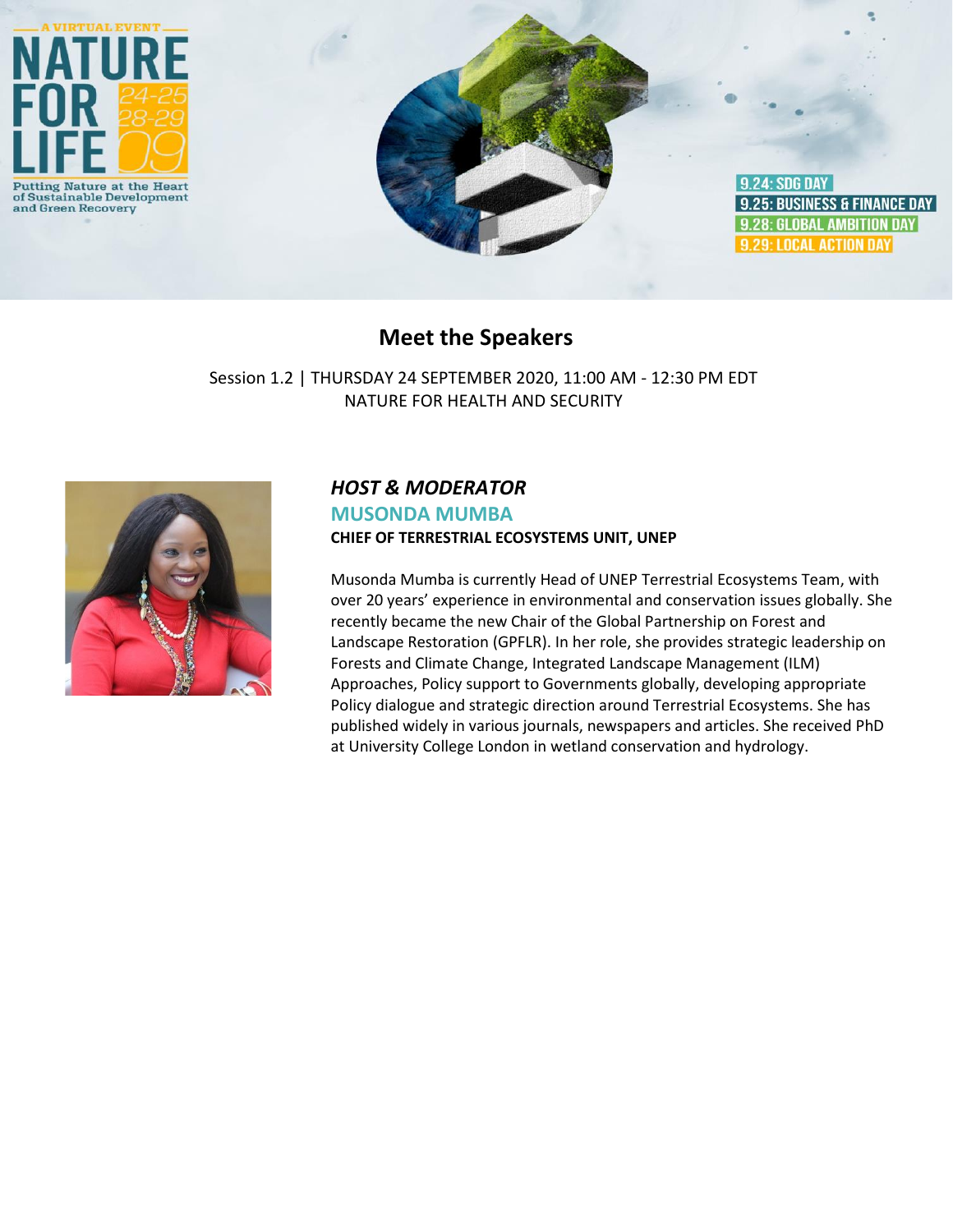

# *KEYNOTE SPEAKER*

#### **DAVID NABARRO**

#### **STRATEGIC DIRECTOR AND CHAIR OF GLOBAL HEALTH AT IMPERIAL'S INSTITUTE OF GLOBAL HEALTH INNOVATION**

David Nabarro supports systems leadership for sustainable development through his Swiss-based social enterprise 4SD and is the Co-Director of the Institute of Global Health Innovation at Imperial College London. From February 2020, David has worked as Special Envoy of WHO Director General on COVID-19. David secured his medical qualification in 1974 and has worked in over 50 countries – in communities and hospitals, governments, civil society, universities, and in United Nations (UN) programs. David was a senior officer in the British government civil service in the 1990s ending up as Chief Health and Population Adviser and Director for Human Development in the UK Department for International Development. From 1999 to 2017 he held leadership roles in the UN system, starting with the World Health Organization, on malaria, disease outbreaks, environmental health and emergencies, food insecurity and nutrition. He ended up as Special Adviser and Under-Secretary-General for climate change and sustainable development in office of the UN Secretary-General.

David was appointed co-facilitator of the Nature-based Solutions workstream for the UN Secretary-General's September 2019 Climate Action Summit. He is chairing a forum on Climate Change and Health for the World Innovation Summit for Health in November 2020.



## *SPEAKER*

## **H.E. LEE WHITE**

**MINISTER OF WATER AND FORESTS, GABONESE REPUBLIC**

Prior to becoming Minister, he served as the Director of the Gabonese National Parks Agency for 10 years having previously spent almost 20 years with the Wildlife Conservation Society (WCS). Under his direction, the Gabonese National Parks Agency became a paramilitary force working alongside the army and the police to ensure sound governance of natural resources and to stop all forms of ivory trafficking, illegal fisheries, illegal gold mining and forestry including other forms of trafficking. Professor White is an Honorary Professor at the University of Stirling. In 2010, he was awarded a CBE for his services to conservation in Central Africa. His career in the West and Central African forest belt spans 35 years.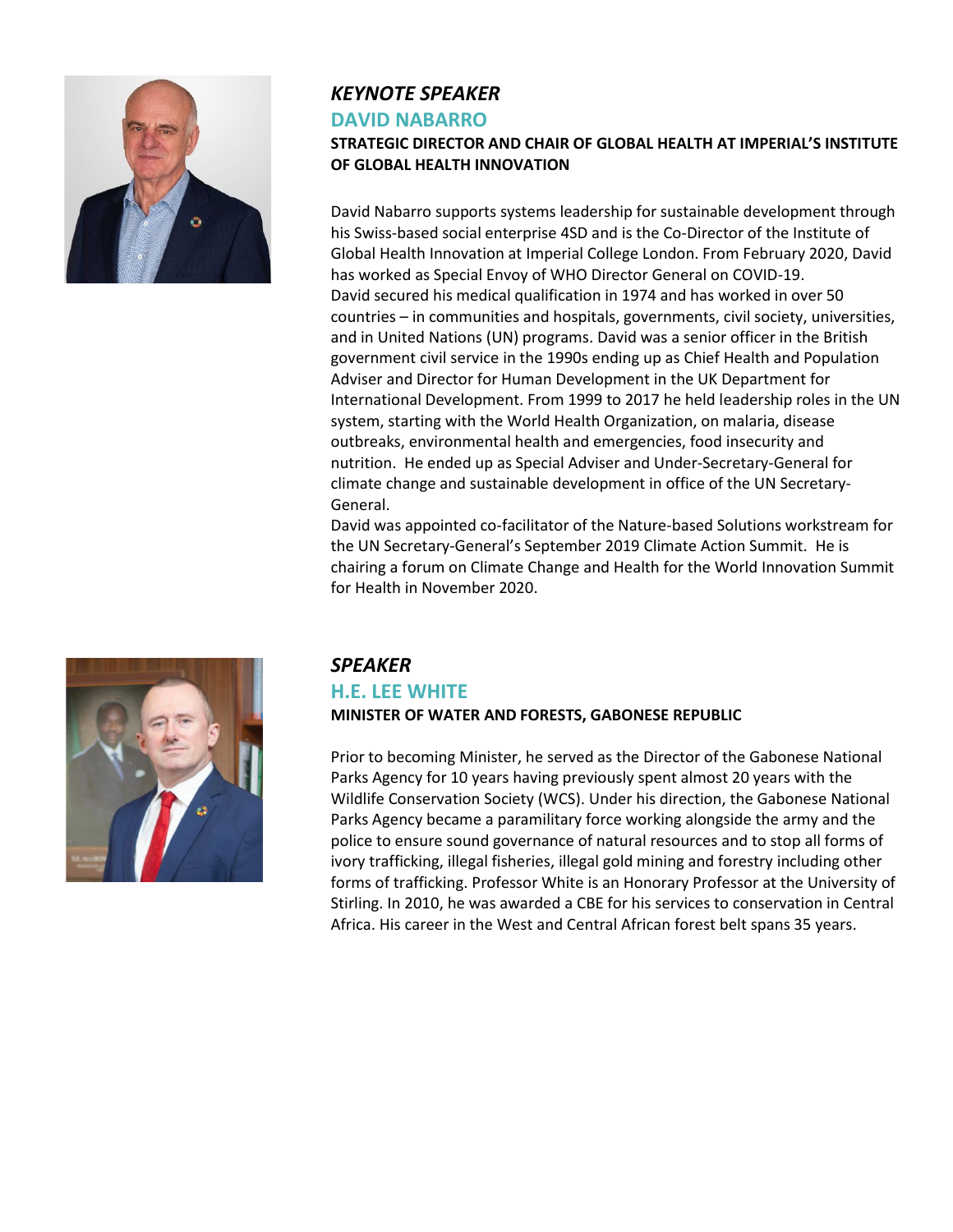

## *SPEAKER* **PETER DASZAK PRESIDENT, ECOHEALTH ALLIANCE**

Dr. Peter Daszak is President of EcoHealth Alliance, a US-based organization that conducts research and outreach on global health, conservation and international development. Dr. Daszak's research is focused on the origins and impact of emerging diseases, and includes identifying the bat origin of SARS, the drivers of Nipah virus emergence, publishing the first global emerging disease 'hotspots' map, discovering SADS coronavirus, launching the Global Virome Project, identifying the first case of a disease causing species extinction, and discovering chytridiomycosis as the cause global amphibian declines. Dr. Daszak is a member of the National Academy of Medicine, Chair of the NASEM's Forum on Microbial Threats, and a member of the NRC Advisory Committee to the US Global Change Research Program.



## *SPEAKER* **CHRISTIAN WALZER EXECUTIVE DIRECTOR HEALTH, GLOBAL PROGRAMS, WCS**

Dr. Chris Walzer is the Exec. Director of Health at the Wildlife Conservation Society. He is a board-certified wildlife veterinarian, professor of Conservation Medicine, University of Veterinary Medicine, Vienna, Austria. Author of more than 100 research publications, numerous book chapters, lecturing widely on health and conservation. Chris has an internationally recognized diverse expertise in working with wildlife, especially on the human-livestock-wildlife interfaces, gained from combined years of leadership and research in Europe, Asia and Africa. Chris is the recipient of several research and service awards most notably the Distinguished Environmentalist Award from the Mongolian Ministry of Nature and Environment.



## *SPEAKER*

#### **CARTER ROBERTS PRESIDENT AND CEO, WWF USA**

Carter Roberts is President and CEO of World Wildlife Fund in the United States, the world's largest network of international conservation organizations, works across 100 countries and enjoys the support of 6 million members worldwide. Roberts leads WWF in creating initiatives that combine science, market signals, and the wisdom of communities to protect the natural resources upon which all life depends. He has worked with communities and heads of state in North America, Africa, Latin America and Asia; and has built partnerships with some of the world's largest corporations. Roberts received his MBA from Harvard Business School following a BA from Princeton University.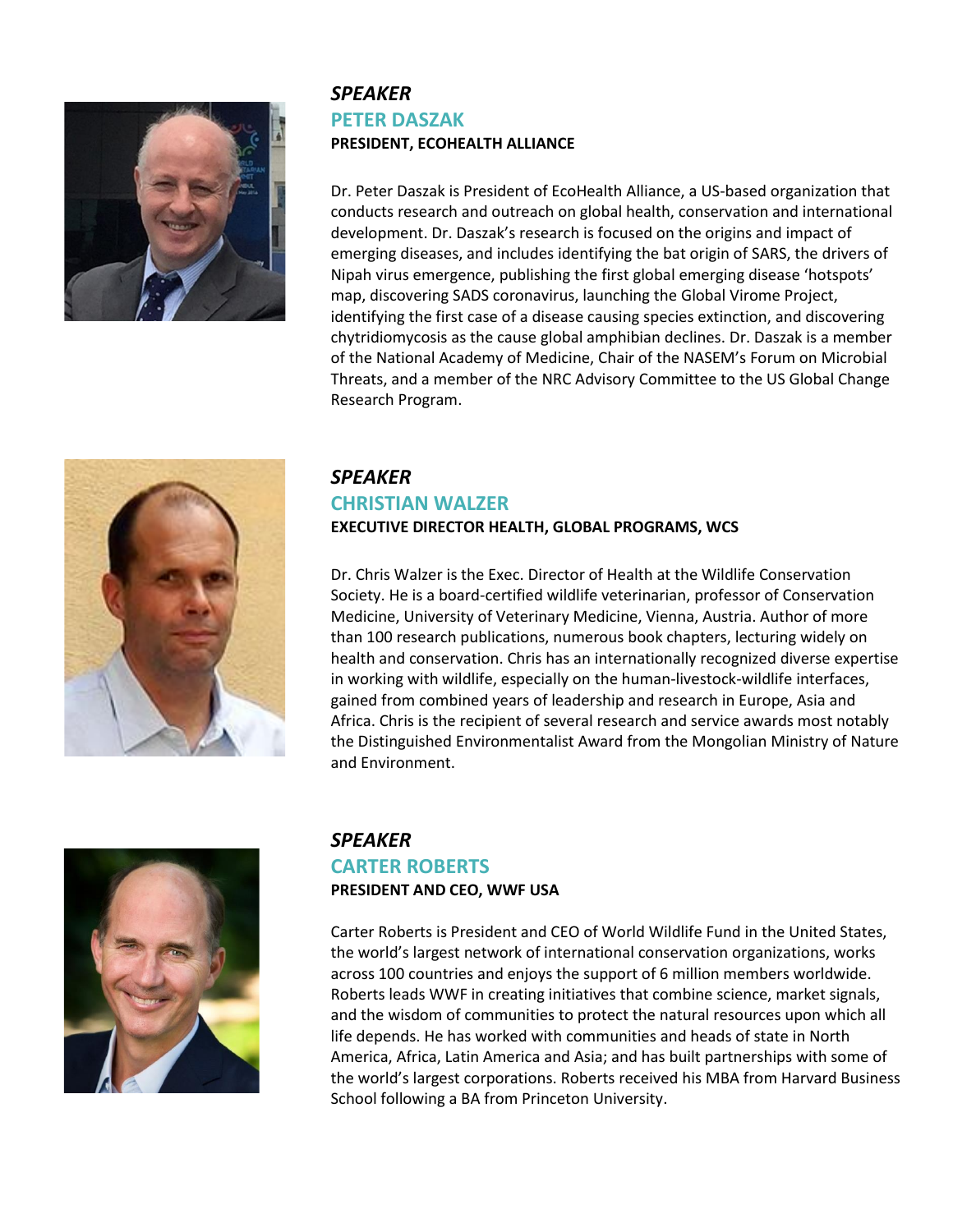

## *SPEAKER*

#### **H.E. DR. RAJIV KUMAR**

#### **VICE CHAIRMAN-MINISTER, NATIONAL INSTITUTION FOR TRANSFORMING INDIA (NITI AAYOG), GOVERNMENT OF INDIA**

Dr. Rajiv Kumar took over as Vice Chairman, NITI Aayog, in the rank and status of a Cabinet Minister, on 1 September 2017. He also serves as the Chancellor of Gokhale Institute of Politics and Economics, Pune. He has wide experience of having worked in government, academia, industry as well as in multilateral institutions. He was a professor at Indian Institute of Foreign Trade, Delhi and worked with the Asian Development Bank, Manila for 10 years. His earlier stint in Government of India (1989-1994) was initially with the Ministry of Industry and subsequently in the Department of Economic Affairs, Ministry of Finance, as Economic Adviser (1991-1994). He also served as an independent director on the Central Board of RBI and SBI.Dr. Kumar has a Ph.D. in Economics from Lucknow University and a D. Phil. From Oxford University.

#### *SPEAKER*

## **H.E. IZABELLA TEIXEIRA**

#### **CO-CHAIR AND FORMER MINITER OF ENVIRONMENT OF BRAZIL, INTERNATIONAL RESOURCE PANEL/UNEP**

Mrs. Izabella Mônica Vieira Teixeira is a native Brazilian. She holds a B.Sc. in Biological Sciences from the University of Brasília, and a M.Sc. and Ph.D. in Energy Planning from the Federal University of Rio de Janeiro. She is also a specialist in Strategic Environmental Assessment, Environmental Management, Environmental Impact Assessment and Environmental Licensing. She was Brazil´s Minister of the Environment (2010 - 2016). From 2008 to 2010, she was the Deputy Minister of the Environment. As a career public servant, Mrs. Teixeira holds a position at the Brazilian Institute for the Environment and Natural Resources (IBAMA), since 1984. She had also held several high-level management and advisory positions as Head of IBAMA's Environmental Quality Dept., Task Leader of the National Environmental Program (with the World Bank), of the National Program on Chemicals, and the Pantanal Wetlands Program (with the Inter-American Development Bank). She also held positions at the State of Rio de Janeiro as Supervisor of Environmental Studies, Task Leader of the Clean-up Program of the Guanabara Bay, Chief of Staff of Rio´s Secretariat for the Environment and Undersecretary for the Environment. Today she works as private consultant in environmental and climate change issues.

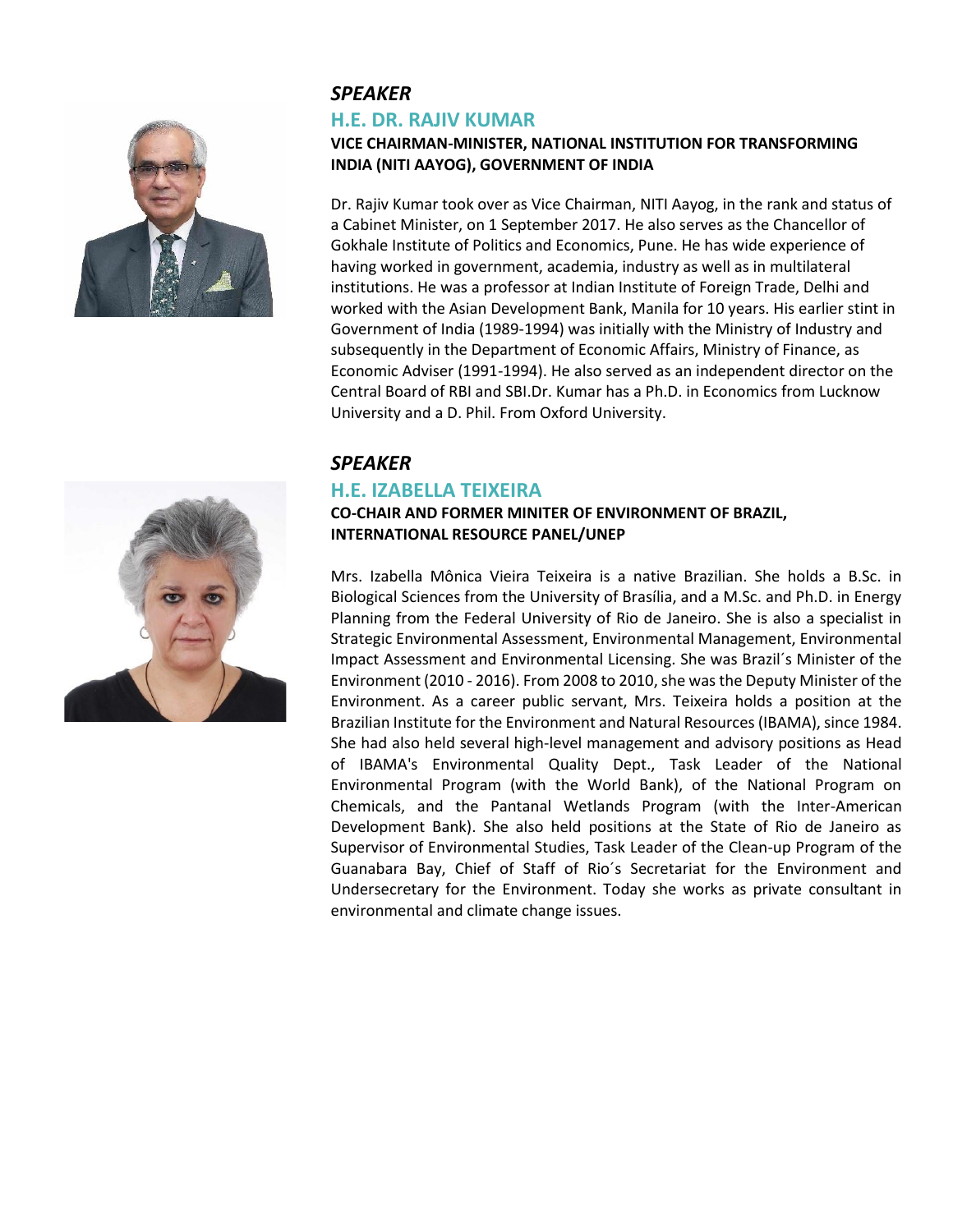

## *SPEAKER* **RENU MITTAL PROGRAM OFFICER, WALTON FAMILY FOUNDATION**

Renu is a program officer in the Environment Program's oceans initiative. She manages the foundation's grantmaking in Chile and Peru, where the foundation works closely with fishermen, industry leaders, local communities, the government and scientists to put in place the policies and practices that improve fisheries management and sustain fishing communities. Previously Renu was a program officer at the Helmsley Charitable Trust where she led the conservation program in Madagascar, Galápagos, and marine. Her focus included effective management and expansion of marine and terrestrial protected areas, promotion of locally managed marine areas, sustainable fisheries and tourism, and creation of sustainable livelihoods. Renu holds a master's degree in Global Affairs from Rutgers University and bachelor's degree in Marine Biology from Texas A&M University.

## *SPEAKER*

#### **ALADE ADELEKE**

**DIRECTOR, ENVIRONMENTAL MANAGEMENT AND DEVELOPMENT TRUST, NIGERIA** 

Alade Adeleke is an Ecologist and Natural Resource Management Specialist. Mr. Adeleke began his biodiversity conservation carrier in 1990 as the pioneer Project Manager of Lekki Conservation Centre, Lagos, Nigeria and later Okomu Wildlife Sanctuary (now Okomu National Park) in Edo State, Nigeria. He was a Regional Manager for the Nigerian Conservation Foundation (NCF) in the South east office, Calabar between 2002 and 2004. In 2004 Adeleke was the Specialist in charge of Conservation for the USAID sponsored Sustainable Practices in Agriculture for Critical Environment between 2004 and 2007. He became the Director of Technical Programmes of NCF in 2007 and was the Acting Executive Director of the Foundation between 2012 and 2015. Mr. Adeleke is currently an Independent Consultant on Biodiversity and Rural Enterprise Development and the Executive Director of the Environmental Management and Development Trust and. As part of his leadership of EMADET, the organization won the prestigious UNDP Equator Award on local solutions for climate change mitigation in 2019.

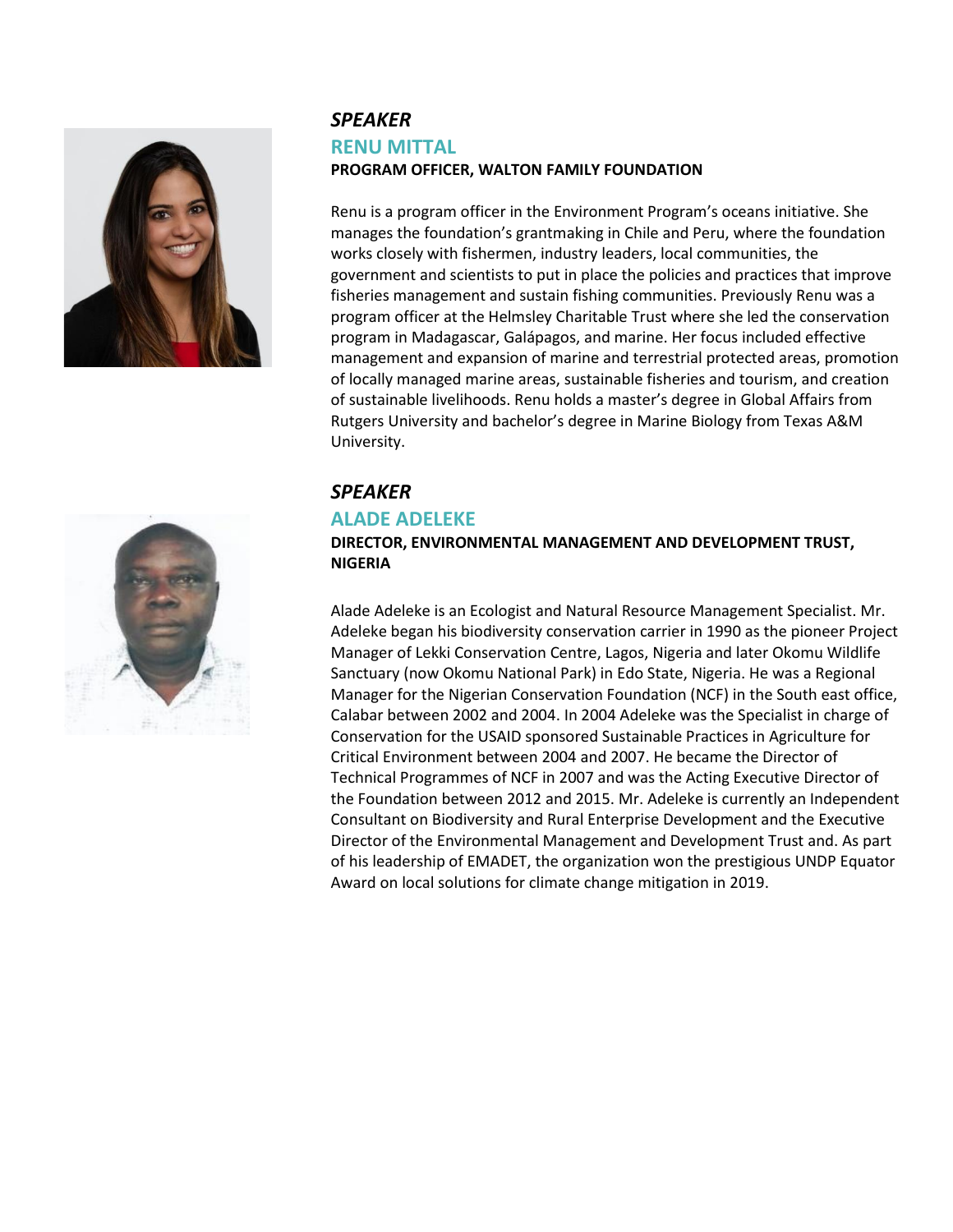

## *SPEAKER*

#### **BAMBI SEMROC**

**INTERIM SVP, CENTER FOR SUSTAINABLE LANDS AND WATERS, CONSERVATION INTERNATIONAL**

Bambi Semroc is Interim SVP of the Center for Sustainable Lands and Waters at Conservation International. The Center brings together key elements of sustainable production, water, incentives, and sustainability in priority landscapes and seascapes. She leads the Sustainable Coffee Challenge, a sector-wide effort to make coffee the world's first sustainable agricultural product. Ms. Semroc has been at Conservation International for more than 15 years, always focusing on sustainable agriculture. She engages leading retailers and consumer goods companies on sustainable agriculture programs designed to maintain critical natural capital, mitigate climate change, and increase the resiliency of farmers to shocks while maintaining productivity. Semroc works to ensure that these companies have the information and tools necessary to integrate natural capital and ecosystem service considerations into decision-making processes. Throughout this time, she has worked in collaboration with companies such as Starbucks Coffee Company, Walmart, McDonald's, Nestle, and The Coca-Cola Company. Prior to Conservation International, Ms. Semroc worked as a Peace Corps Volunteer in northern Togo. She holds a master's degree in International Development from American University and a bachelor's degree in English and French from Indiana University.



#### *SPEAKER*

# **SHIRLEY RODRIGUES**

**DEPUTY MAYOR FOR ENVIRONMENT & ENERGY, CITY OF LONDON**

Ms. Shirley Rodrigues, Deputy Mayor for Environment & Energy Shirley Rodrigues was appointed as London Deputy Mayor for Environment and Energy in October 2016. Previously she oversaw a global climate change grants portfolio at the Children's Investment Fund Foundation (CIFF) developing their cities and climate strategy, and has devised and delivered new environmental policies and programmes in London, nationally and internationally. She is now working to deliver the Mayor's vision of making London greener, cleaner and healthier through implementing his London Environment Strategy. This includes ambitious programmes to reduce air pollution across London including the implementation of the world's first Ultra Low Emission Zone, tackle the climate and ecological emergency and help the capital become a zero waste city. A key focus is on ensuring London's economic and social recovery from the impacts of Covid-19 is a green and fair one.